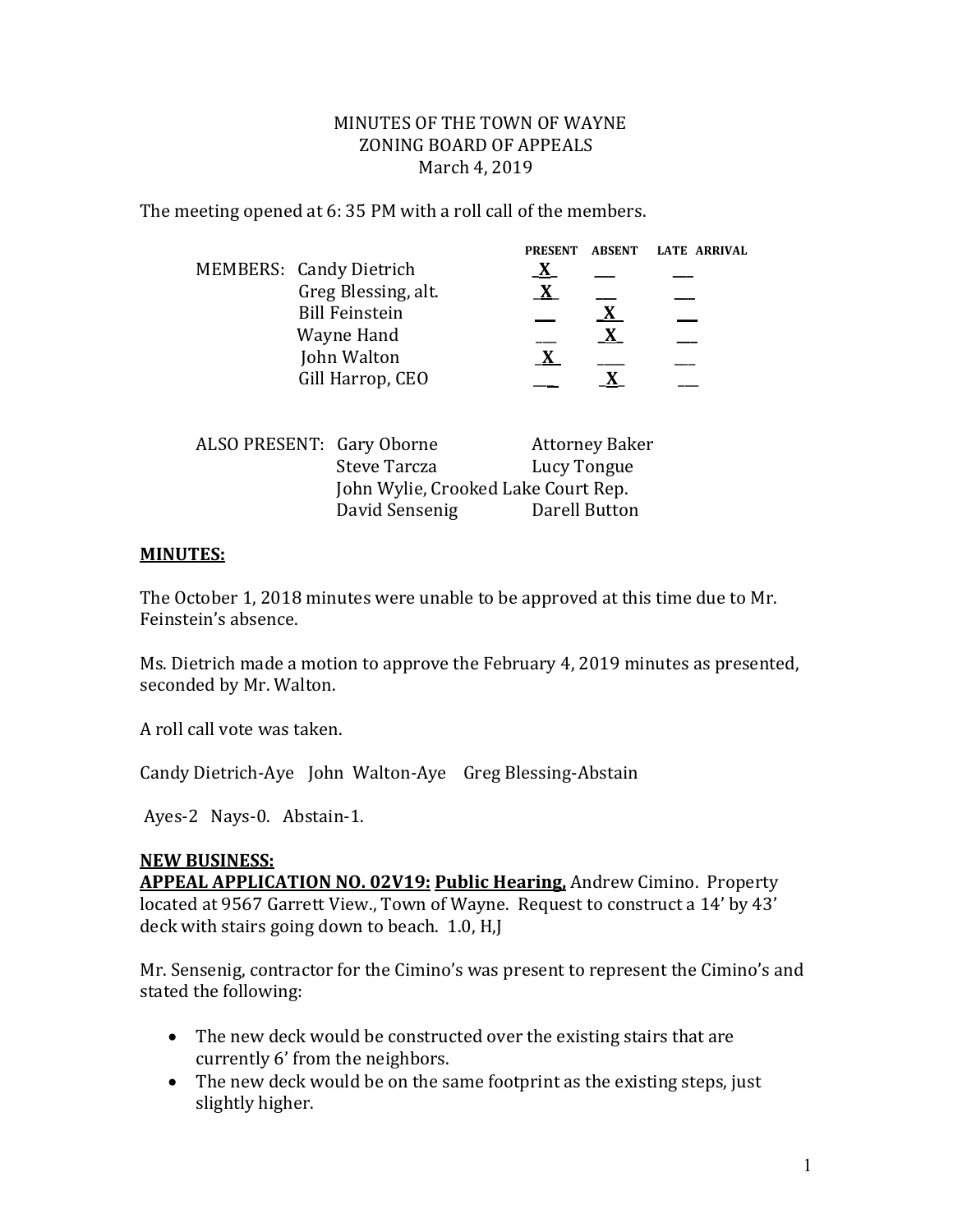New stairs from the lower landing would need 25' relief from the high water mark.

Mr. Blessing opened the public hearing.

Ms. Kurtz stated 26 letters were sent out and no responses were received back.

As no one was present to express any concern, Mr. Blessing closed the public hearing.

Mr. Walton made a motion to accept the application as presented, seconded by Ms. Dietrich.

The 5 test questions were then reviewed and answered as required by NYS.

- 1. Whether an undesirable change to the character of the neighborhood will take place or if it would be a detriment to nearby properties: No.
- 2. Whether benefit sought by applicant can be achieved by a feasible alternative to the variance: No.
- 3. Whether the requested variance is substantial: No.
- 4. Would the variance have an adverse impact on the physical or environmental conditions in the neighborhood: No.
- 5. Whether the alleged difficulty was self-created: Yes.

It was then determined that the Benefit to the Applicant did outweigh the Detriment to the Neighborhood or Community.

Mr. Walton made a motion to approve Appeal Application No. 02V19 as per plans submitted to the Zoning Board of Appeals dated 2/19/2019, seconded by Ms. Dietrich.

A roll call vote was taken. Ayes-3. Nays-0.

Mr. Sensenig signed the responsibilities and conditions agreement. (On file)

**APPEAL APPLICATION NO. 03V19: Public Hearing,** Crooked Lake Court LLC/Tarcza. Property located at 9995 Sunfish. Request addendum to Variance 18V16 for additional relief for 3 decks.

Mr. Wylie representative for Crooked Lake Court LLC was present to state:

- The 3 decks were approved for variance in March 28, 2017.
- The decks were constructed while the park was closed for the season.
- The sizes on all 3 decks were increased without permission from either Crooked Lake Court or the Town of Wayne.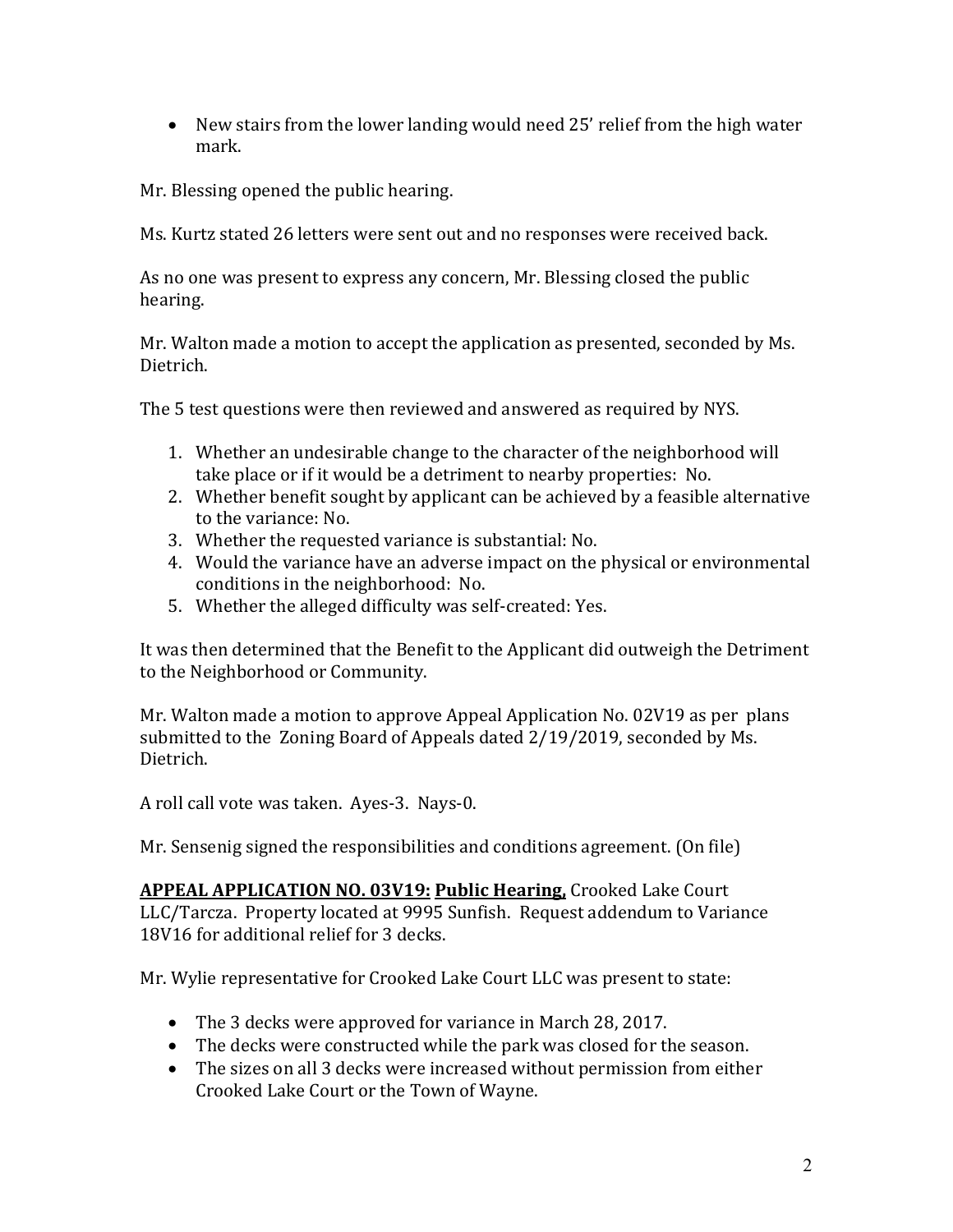Mr. Tarcza, owner of the trailer stated:

- He was not present when the construction occurred as they were going through health issues.
- The Northside deck and stairs were built to 8' by 7.4' to allow for straddling over an existing septic tank.
- The other two decks allowed for better accessibility.

Mr. Blessing opened the public hearing.

Ms. Kurtz stated 13 letters were sent out and no responses were received back.

As no one was present to express any concern, Mr. Blessing closed the public hearing.

Attorney Baker inquired what would it profit anyone at this time to make the structures conform to the previously approved plans.

Upon discussion, the following items were noted:

- All approved structures were enlarged from 160 sq. ft. to 190 sq. ft.
- The owners and Crooked Lake Court need to be held accountable.

The 5 test questions were then reviewed and answered as required by NYS.

- 1. Whether an undesirable change to the character of the neighborhood will take place or if it would be a detriment to nearby properties: No.
- 2. Whether benefit sought by applicant can be achieved by a feasible alternative to the variance: Yes.
- 3. Whether the requested variance is substantial: Yes.
- 4. Would the variance have an adverse impact on the physical or environmental conditions in the neighborhood: No.
- 5. Whether the alleged difficulty was self-created: Yes.

It was then determined that the Benefit to the Applicant did outweigh the Detriment to the Neighborhood or Community.

Upon further discussion, Ms. Dietrich made a motion to approve Appeal Application 03V19 with the following stipulations: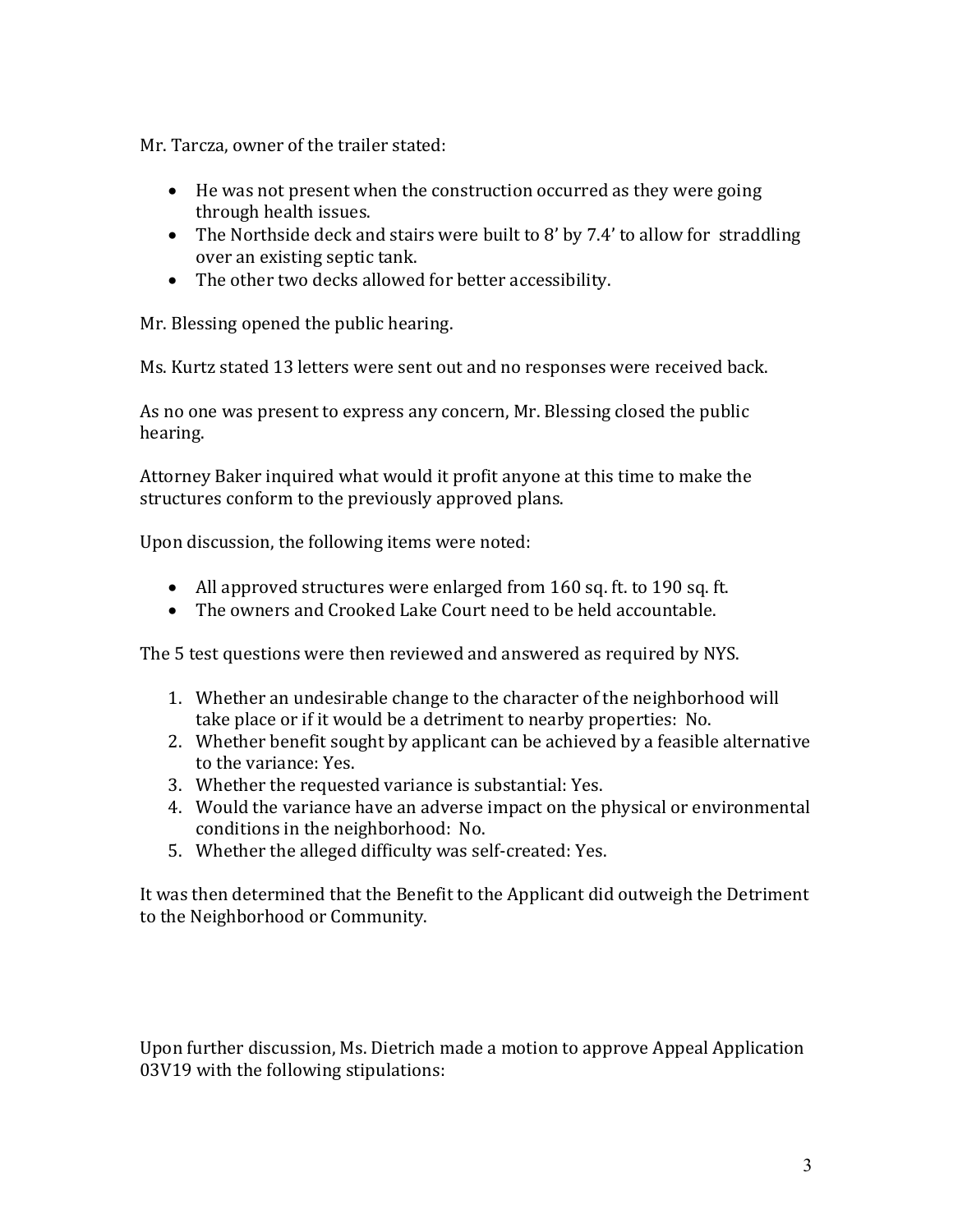- The Northside deck and stairs to be changed to 6' long by 4' wide
- The other two decks can remain the same.
- No other stairs or decks to be constructed without a permit or variance on the property.

Seconded by Mr. Walton.

A roll call vote was taken. 3-Ayes. O-Nays.

Both Crooked Lake LLC and Tarcza signed the responsibilities and conditions sheet. (On file)

**APPEAL APPLICATION NO. 04V19: Public Hearing,** Crooked Lake LLC/Tongue-Caterini. Property located at 9989 Sunfish. Request addendum to Variance 17V16 for deck.

Ms. Tongue stated the following:

- The existing decks that were there previously there were destroyed when the new trailer was put in.
- They thought there wasn't an issue with the new deck. (E-mail on file)

Attorney Baker stated that Crooked Lake Court LLC didn't hire the contractor but that the owner did. He further inquired if it really created a huge issue.

Mr. Blessing opened the public hearing.

Ms. Kurtz stated 13 letters were sent out and no responses were received back.

As no one was present to express any concern, Mr. Blessing closed the public hearing.

Upon discussion the following items were noted:

- The applicant went from 564 sq. ft. to 960 sq. ft.
- No one seems to be following the rules.
- According to Attorney Maura, replacement should be on the same footprint.
- The application was tabled February 8, 2017 until the applicant could come back with a plan with the same footprint and placement as the original unit.
- On March 9, 2017 Ms. Tongue readjusted her plans to the original footprint showing no decks, just steps and Variance Application 18V16 was approved with the condition they be built as per 3/28/17 addended plans.

Attorney Baker inquired if the application could be tabled in conjunction with a meeting with the Code Enforcement Officer.